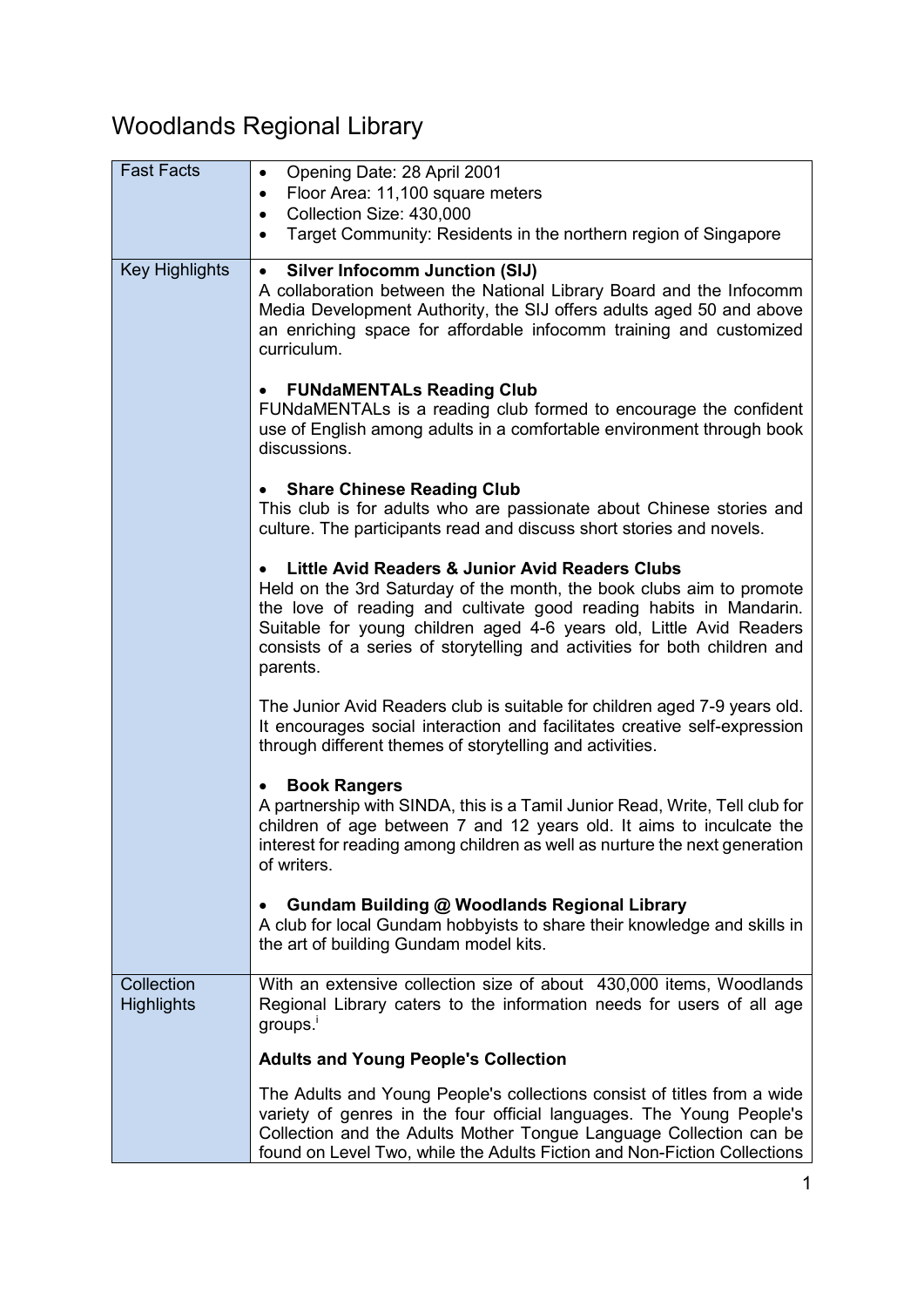|                                   | are located on Level Three. The library also has a dedicated section for<br>the Singapore Collection, which showcases literary works of local authors<br>and other local publications.<br><b>Children's Collection</b><br>Situated at Level Four, the Children's Collection offers a large selection<br>of materials suitable for children from the ages of 0 to 12. Consisting of<br>roughly 150,000 fiction and non-fiction titles, the collection includes<br>books for babies, children's magazines, picture books for pre-schoolers;<br>as well as stories, fairy tales and information books for older children. |
|-----------------------------------|------------------------------------------------------------------------------------------------------------------------------------------------------------------------------------------------------------------------------------------------------------------------------------------------------------------------------------------------------------------------------------------------------------------------------------------------------------------------------------------------------------------------------------------------------------------------------------------------------------------------|
| Services and<br><b>Facilities</b> | a) Facilities<br>Seating capacity: 640<br><b>Multimedia Stations</b><br>$\bullet$<br>Newspaper Reading Area<br>$\bullet$<br>24-hour Bookdrop<br>٠<br>24-hour Reservation Lockers<br>Programme Zone<br>Meeting Room (Pacific Room)<br>Activity Room (Everest Room)<br>$\bullet$<br>2 Project Rooms<br>٠<br><b>Quiet Reading Room</b><br>٠<br>Auditorium<br>٠<br>Café<br>$\bullet$<br><b>Water Cooler</b><br>b) Services<br>Regular storytelling and school holiday programmes<br>Class visits<br>$\bullet$<br>Library outreaches<br>٠<br>Info-comm programmes<br>٠<br>Talks and workshops<br>Exhibitions and displays   |
| <b>Library History</b>            | Woodlands Regional Library was officially opened on 28 April 2001 by Dr<br>Tony Tan, Deputy Prime Minister, Minister for Defence and MP,<br>Sembawang GRC. It was Singapore's first full-fledged regional library<br>following the prototype regional library in Tampines.<br>Occupying four storeys and part of a basement over a floor space of<br>11,100 square meters in the Woodlands Civic Centre, it is a one-stop<br>information centre for the northern sector of Singapore.                                                                                                                                  |
| Interesting<br>Facts              | The library is designed to create an ambience that reflects the themes<br>of nature and the environment. In keeping with this theme, the<br>children's section is originally designed as a park, with several<br>interesting visual features to create environmental awareness, such<br>as the Enchanted Tree.                                                                                                                                                                                                                                                                                                         |